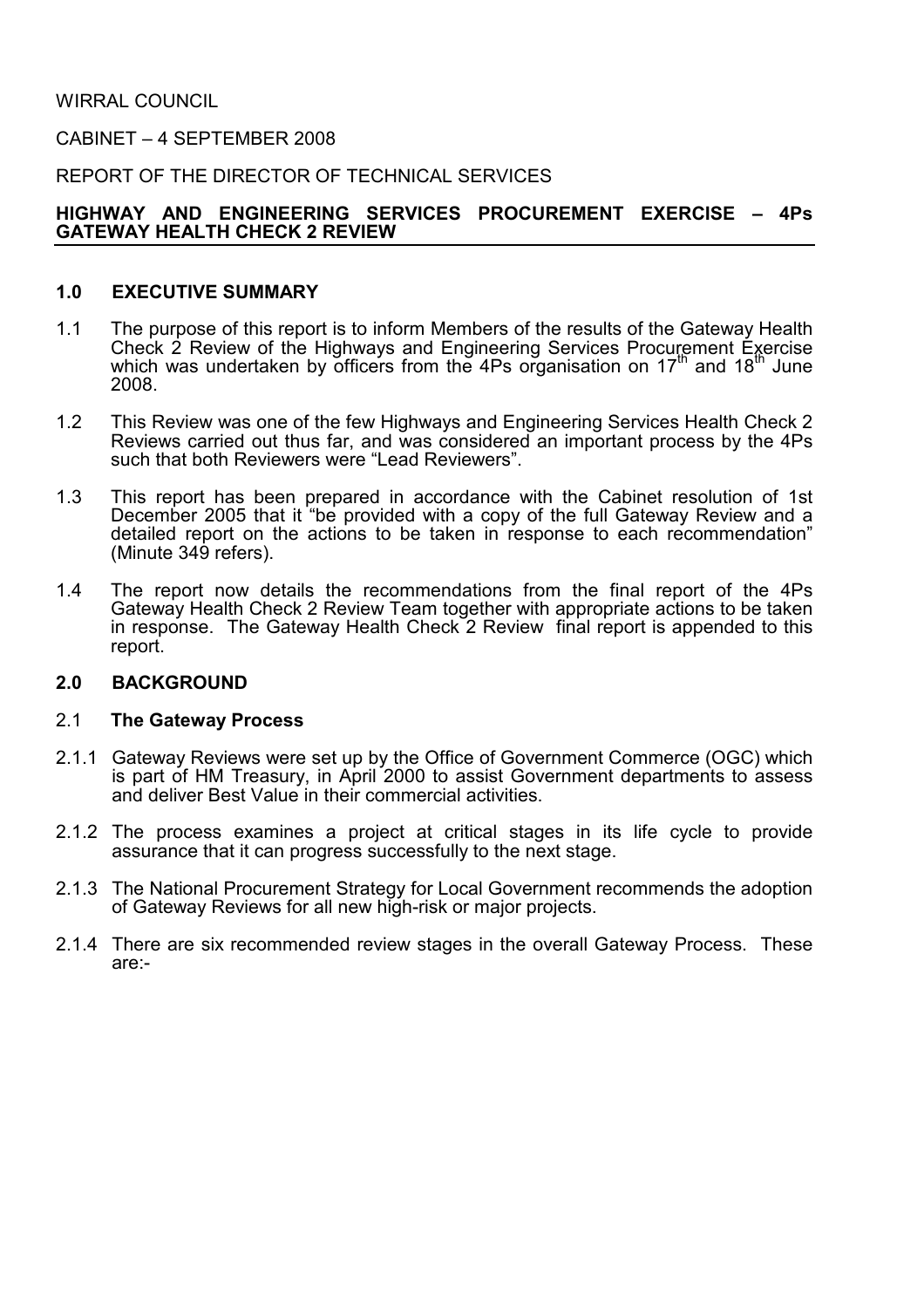# RECOMMENDED REVIEW STAGES



2.1.5 The Environmental Streetscene Services Procurement Exercise was the first Wirral Council Project to use the Gateway Process. This was commenced in October 2005 with a Gateway Review 2. Subsequently, Gateway 3, 4 and 5 Reviews were undertaken.

# 2.2 Purpose of 4Ps Health Check 2: Procurement Strategy

- 2.2.1 The primary purpose of a 4Ps Gateway Health Check 2 is to confirm the outline business case now that the project is fully defined and ensure that the procurement strategy is robust and appropriate.
	- Is the procurement approach appropriate?
	- Have all approaches been investigated?
	- Is the business case up to date?
	- Are the specifications of requirement correct?
	- Can the project team and its structure deliver?
	- Is the project plan realistic?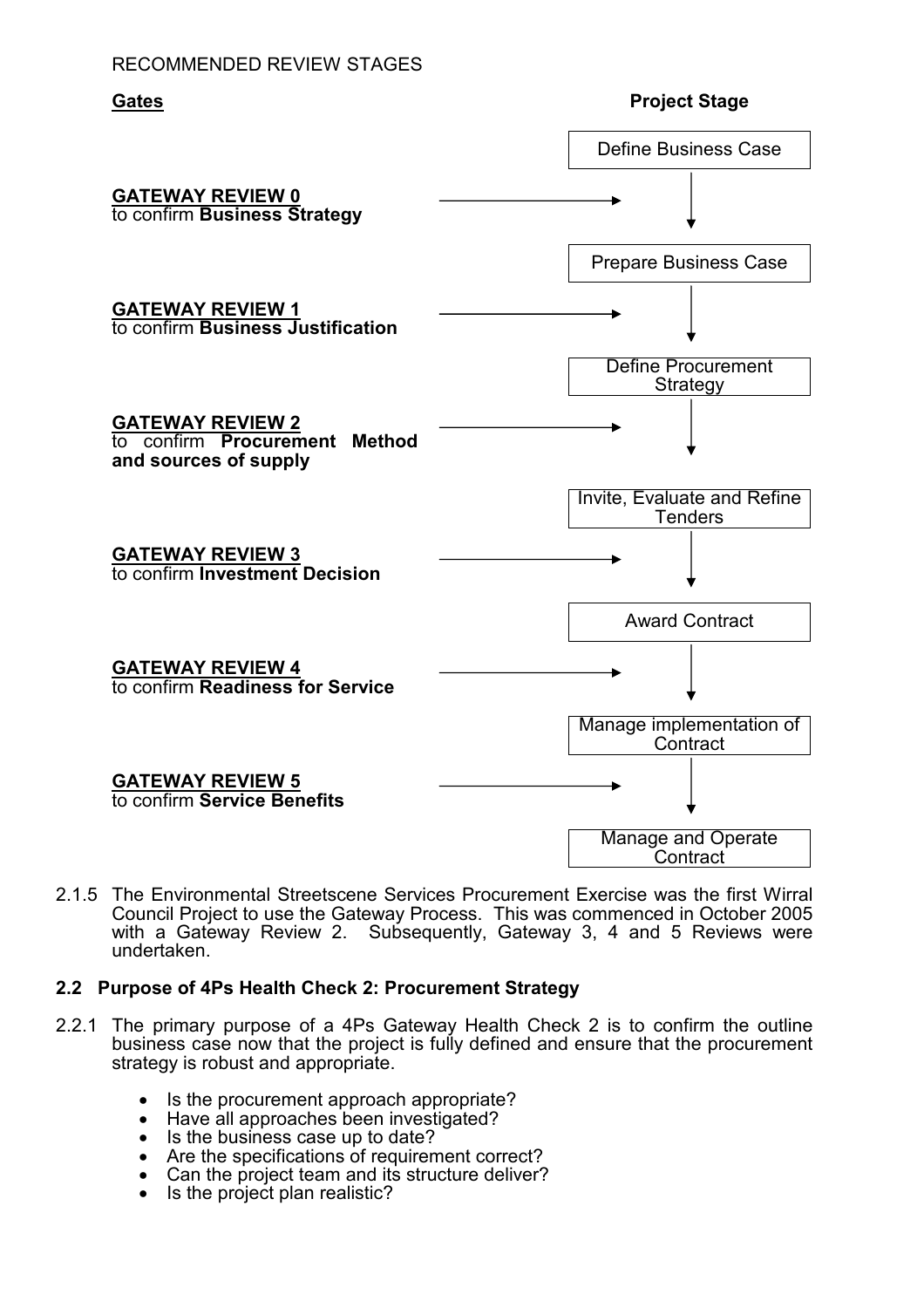2.2.2 The 4Ps are, at this time, reviewing and amending the Gateway Review Process and the "RAG" form of recommendation is currently being revised. For this exercise the "RAG" form for recommendations was not used by the Review Team.

# 3.0 GATEWAY REVIEW REPORT OBSERVATIONS AND RECOMMENDATIONS

 A summary of the full observations and recommendations from the report is described below:

#### 3.1 Business Case and Stakeholders

 The Health Check review team found that the project possesses a well written business case which represents an effective appraisal of the position that the Councils faces and proposes an effective way forward. The team acknowledges that the benefits realisation framework clearer identifies the 'top-line' benefits sought and believes that the proposed performance management system should deliver the Council's obligations under the National Indicators. The report advises the Project Owner to develop this process to show how each benefit will be measured and who will be responsible.

 The review team believes that the procurement strategy should deliver a "reasonable comprehensive outcome likely to represent a value for money solution".

 Importantly the Review found that although the Gateway 1 Review expressed concerns that some financial aspects of the business case were not robust, the issues have now been addressed.

#### 3.2 Procurement Approval

 The Health Check Team found evidence of a thorough and professional approach to procurement with the HESPE team making best use of a multi disciplinary input to the process. It was considered that procurement options had been fully explored and full justification for the chosen approach (OJEU-Restricted Process) being documented and endorsed by the Project Board and Cabinet. However the Review team advised that any existing confusion regarding the appropriate NEC 3 Option of Contract should be clarified and documented within the Invitation to Tenders document. The team also advised that as the NEC process is new to the Council it should undertake a "thorough training (both formal and informal) as a matter of urgency and this is the Health Check's first recommendation.

 The Review team found that the evaluation models for both PQO and ITT (Tender) evaluation were "sound and auditable" and the team found an excellent best practice "example" of the way the procurement process ensured that there will be a clearly auditable process to separate the process of procurement and the process of submitting an in-house tender to ensure "no advantage is given to the in house bid team.

 The Evaluation methods and processes were also considered examples of "an equitable and auditable approach"

 The team also comments that "For the future management of the contract when awarded, the proposed utilisation of procurement Category Management approach is commended… and mirrors best practice".

#### 3.3 Review of Current Phase

The review team acknowledge that there are project controls in place with an effective multi-disciplined project team working hard to achieve success.

 The team further acknowledges that the Project Board had some sound initial thoughts on future contract management and advised that this particular issue should be developed rapidly to ensure that the Council "is ready to manage the contract from day 1".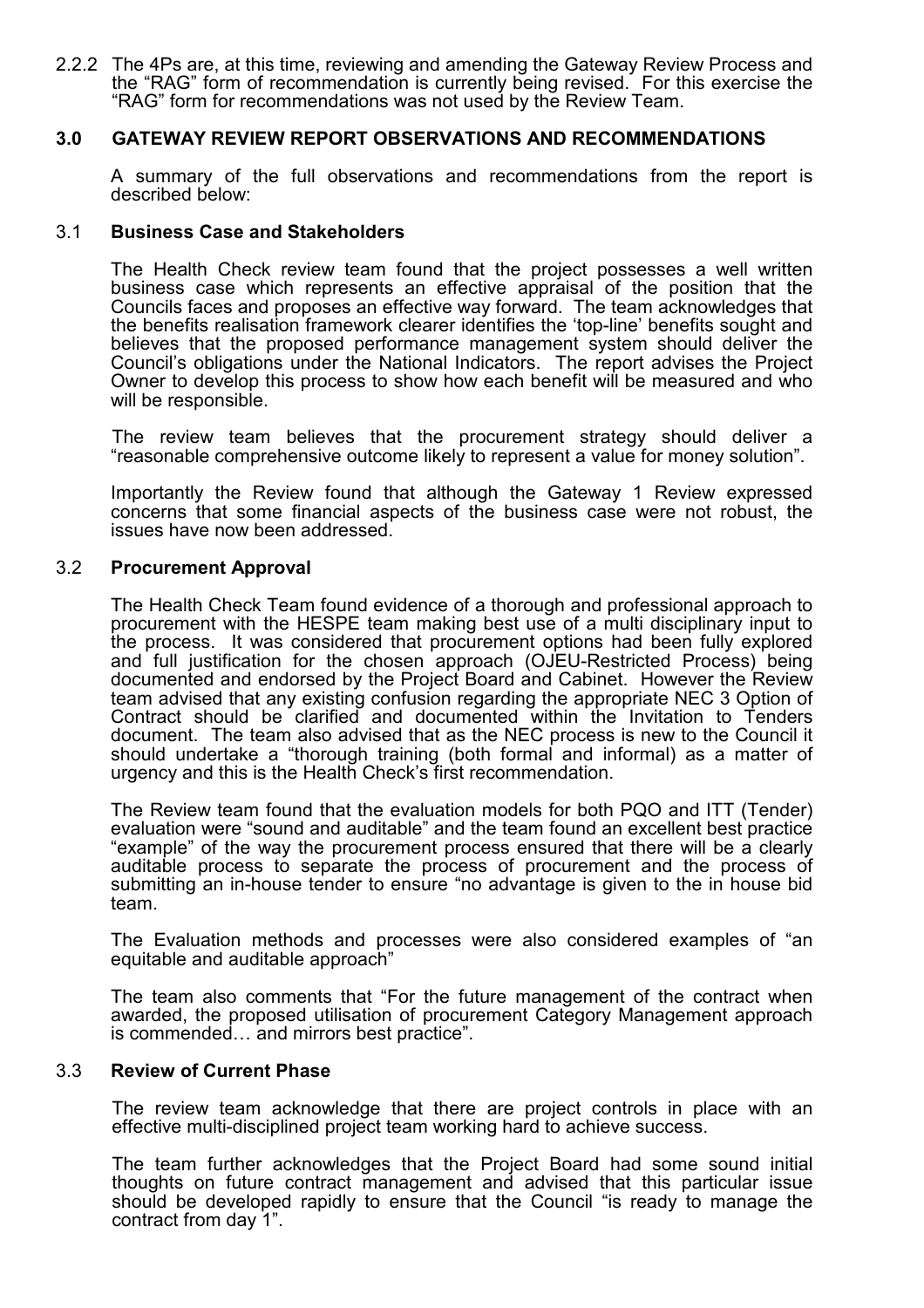This issue is listed as the second recommendation of the review team.

# 3.4 Risk Management

 The team found that the recommendations of the Gateway 1 Review had been implemented and that the risk management approach has been significantly improved. They considered that the innovative approach of putting the risk register on the Council intranet is an example of best practice and suggested that this approach could be further developed and possibly extended to other areas such as Benefits Realisation Management.

 The Health Check team advise that the "key risk for the next stage is that of ensuring that the Council, as a client, is fully prepared for its "intelligent client" role in managing the contract and fulfilling its obligations.

# 3.5 Readiness for Next Phase – Investment Decision

 The Review team felt that "The HESPE team has made excellent progress over recent months and is in a good position to proceed to the next stage". The use of best practice in a number of disciplines is recognised.

 The third recommendation from the team addressed the need to prepare for contract management and advised "that the Council carry out a resources, skills, and capabilities audit as part of the development on future contract management arrangement.

# 4.0 REVIEW RECOMMENDATIONS

| Ref No. | Recommendations                                                                                                                                      |
|---------|------------------------------------------------------------------------------------------------------------------------------------------------------|
| 1.      | The HESPE team undertake formal and informal training on use of the<br>NEC 3 form of contract before commencement of the new contract.               |
| 2.      | The HESPE team should develop and document the proposed contract<br>management arrangements as a matter of urgency.                                  |
| 3.      | The Council should carry out a resources, skills and capabilities audit<br>as part of the development of future contract management<br>arrangements. |

# 5.0 ACTIONS TO RECOMMENDATIONS

- 5.1 The Project Board have agreed to initiate a programme of training on the use of NEC forms of Contract in accordance with the Review Recommendation 1.
- 5.2 Progress has been made with the development of the proposed contract management arrangements for the new Term Maintenance Contract. A review of current methods of working and reporting has been undertaken, together with an initial proposal for a revised Contract Management Unit. Potential gaps in the line management of the Unit have been identified and will be required to be filled over the period prior to the contract start. The first steps have also been taken to recruit a Contract Manager, applications are due back by the middle of August. It is the intention that this officer will play a pivotal role in the establishment of the Contract Unit and the management of the contract.
- 5.3 With the appointment of the Contract Manager and the implementation of the revised Contract Unit structure, it will be necessary to look at the training requirements for all members of staff involved with the new contract. One particular area of concern is the knowledge required to appreciate the implications of the Specification for Highway Works and the Method of Measurement for Highway Works. These documents are fundamental to the successful control and These documents are fundamental to the successful control and management of the work on site. This training will need to be completed in advance